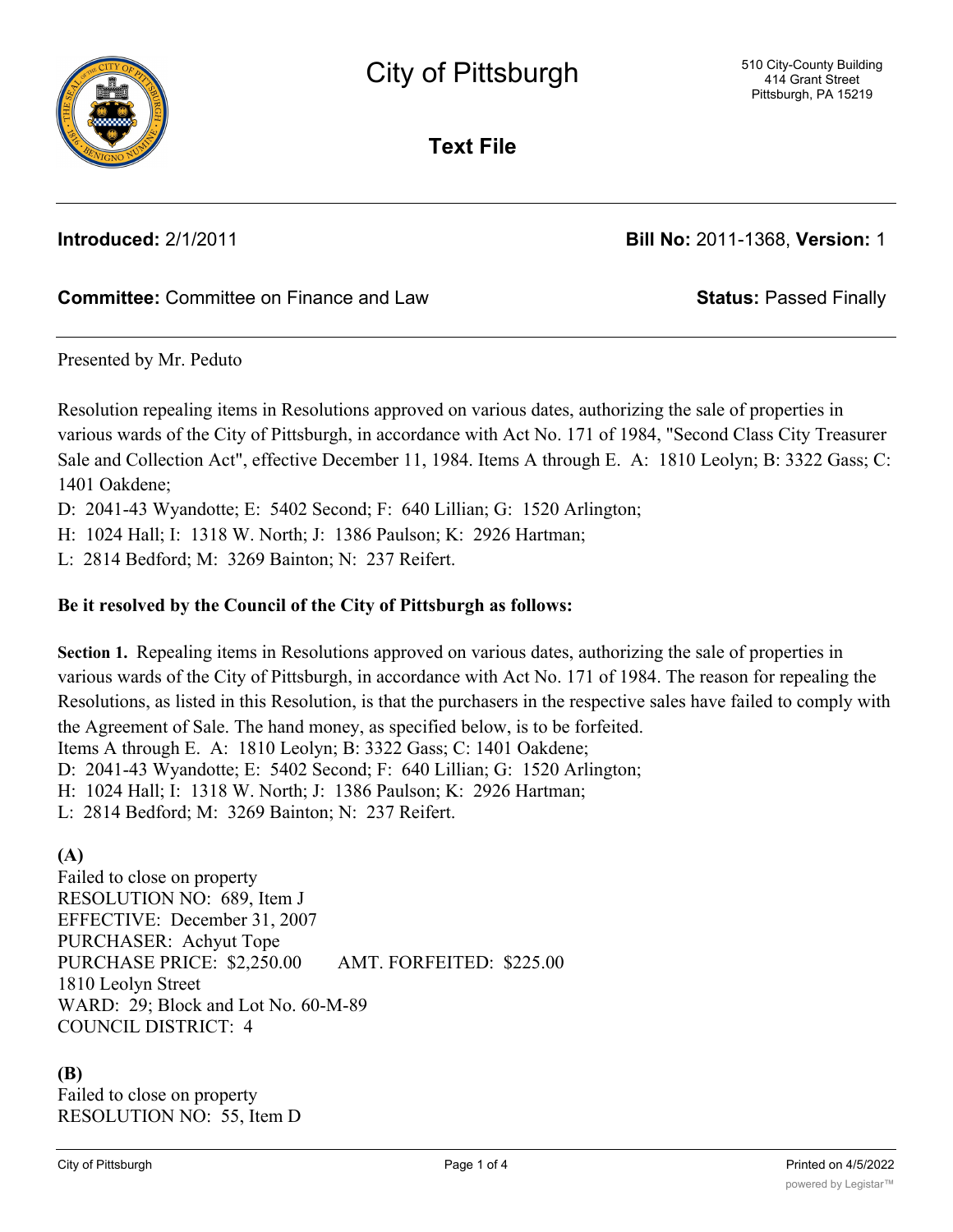**Committee:** Committee on Finance and Law **Status:** Passed Finally

EFFECTIVE: February 15, 2008 PURCHASER: Charles Schmiedlin and June Schmiedlin PURCHASE PRICE: \$200.00 AMT. FORFEITED: \$201.00 3322 Gass Avenue WARD: 27; Block and Lot No. 75-M-205 COUNCIL DISTRICT: 1 **(C)** Failed to close on property RESOLUTION NO: 338, Item K EFFECTIVE: June 19, 2008 WINNING BIDDER: Latif & Veronica Yeniceri PURCHASE PRICE: \$11,000.00 AMT. FORFEITED: \$1,100.00 1401 Oakdene Street WARD: 12; Block and Lot No. 173-P-57 COUNCIL DISTRICT: 9

## **(D)**

Failed to provide Title Report RESOLUTION NO: 700, Item C EFFECTIVE: January 31, 2009 PURCHASER: Sal Williams and Irene Williams PURCHASE PRICE: \$54,000.00 AMT. FORFEITED: \$5,400.00 2041-43 Wyandotte Street WARD: 4; Block and Lot No. 11-F-192 COUNCIL DISTRICT: 6

# **(E)**

Failed to close on property RESOLUTION NO: 386, Item A EFFECTIVE: June 30, 2009 PURCHASER: Anthony J. Mariano PURCHASE PRICE: \$2,900.00 AMT. FORFEITED: \$290.00 5402 Second Avenue WARD: 15; Block and Lot No. 57-B-107 COUNCIL DISTRICT: 5

# **(F)**

Failed to provide Title Report RESOLUTION NO: 386, Item I EFFECTIVE: June 30, 2009 PURCHASER: James Davies PURCHASE PRICE: \$2,500.00 AMT. FORFEITED: \$250.00 640 Lillian Street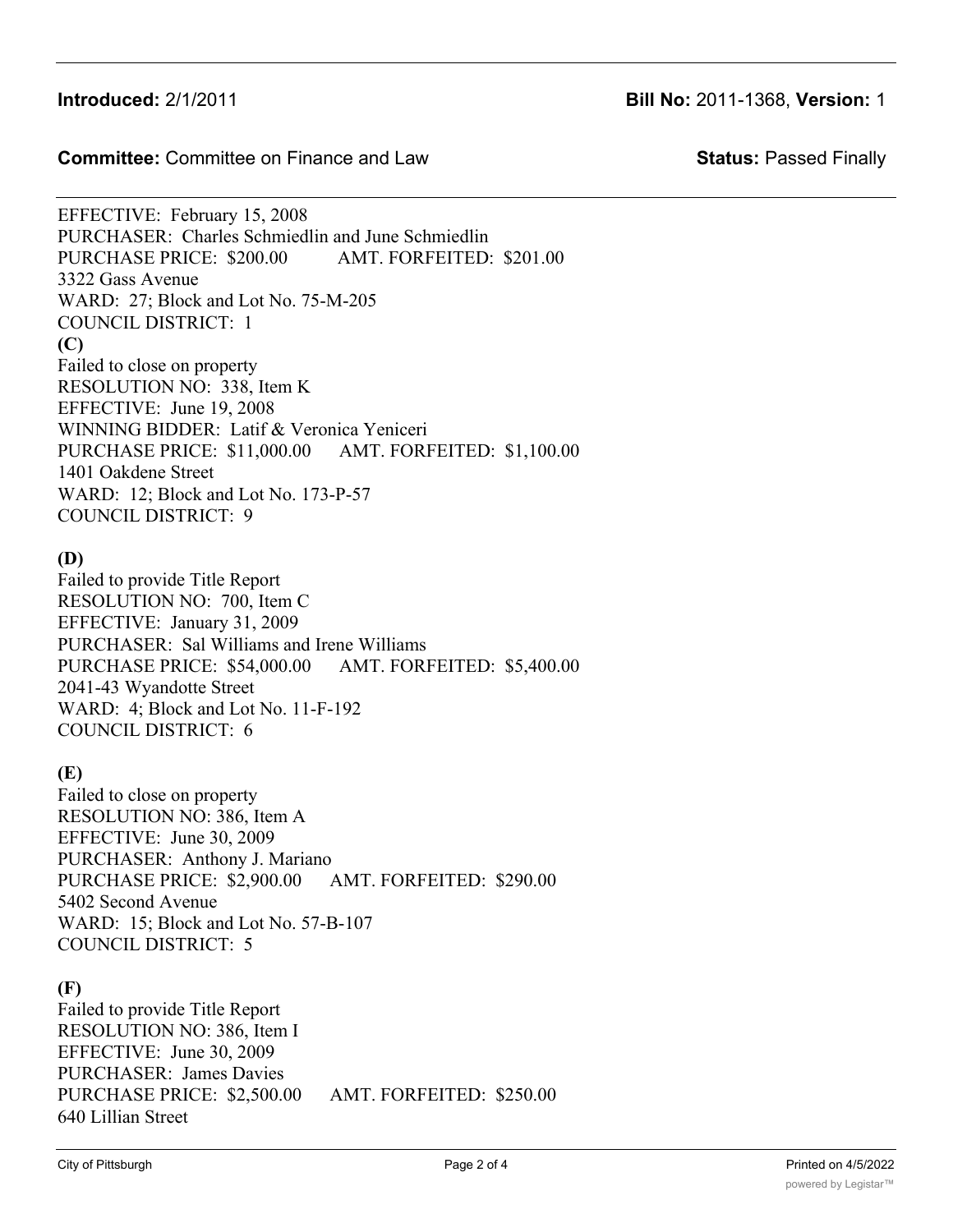**Committee:** Committee on Finance and Law **Status:** Passed Finally

WARD: 18; Block and Lot No. 14-J-130 COUNCIL DISTRICT: 3

### **(G)**

Failed to provide Title Report RESOLUTION NO: 386, Item J EFFECTIVE: June 30, 2009 PURCHASER: Ehren Frederick Leleski PURCHASE PRICE: \$3,900.00 AMT. FORFEITED: \$390.00 1520 Arlington Avenue WARD: 18; Block and Lot No. 14-L-25 COUNCIL DISTRICT: 3

## **(H)**

Failed to close on property RESOLUTION NO: 520, Item A EFFECTIVE: August 17, 2009 PURCHASER: William D. Carper, Jr. PURCHASE PRICE: \$2,900.00 AMT. FORFEITED: \$290.00 1024 Hall Street WARD: 27; Block and Lot No. 76-F-124 COUNCIL DISTRICT: 1

# **(I)**

Failed to provide Title Report RESOLUTION NO: 653, Item X EFFECTIVE: November 13, 2009 PURCHASER: Mark Tennant and Michelle Tennant PURCHASE PRICE: \$1,500.00 AMT. FORFEITED: \$200.00 1318 W. North Avenue WARD: 21; Block and Lot No. 7-B-363 COUNCIL DISTRICT: 6

# **(J)**

Failed to provide Title Report RESOLUTION NO: 729, Item C EFFECTIVE: December 11, 2009 PURCHASER: Zina Williams PURCHASE PRICE: \$4,000.00 AMT. FORFEITED: \$400.00 1386 Paulson Avenue WARD: 12; Block and Lot No. 173-E-48 COUNCIL DISTRICT: 9